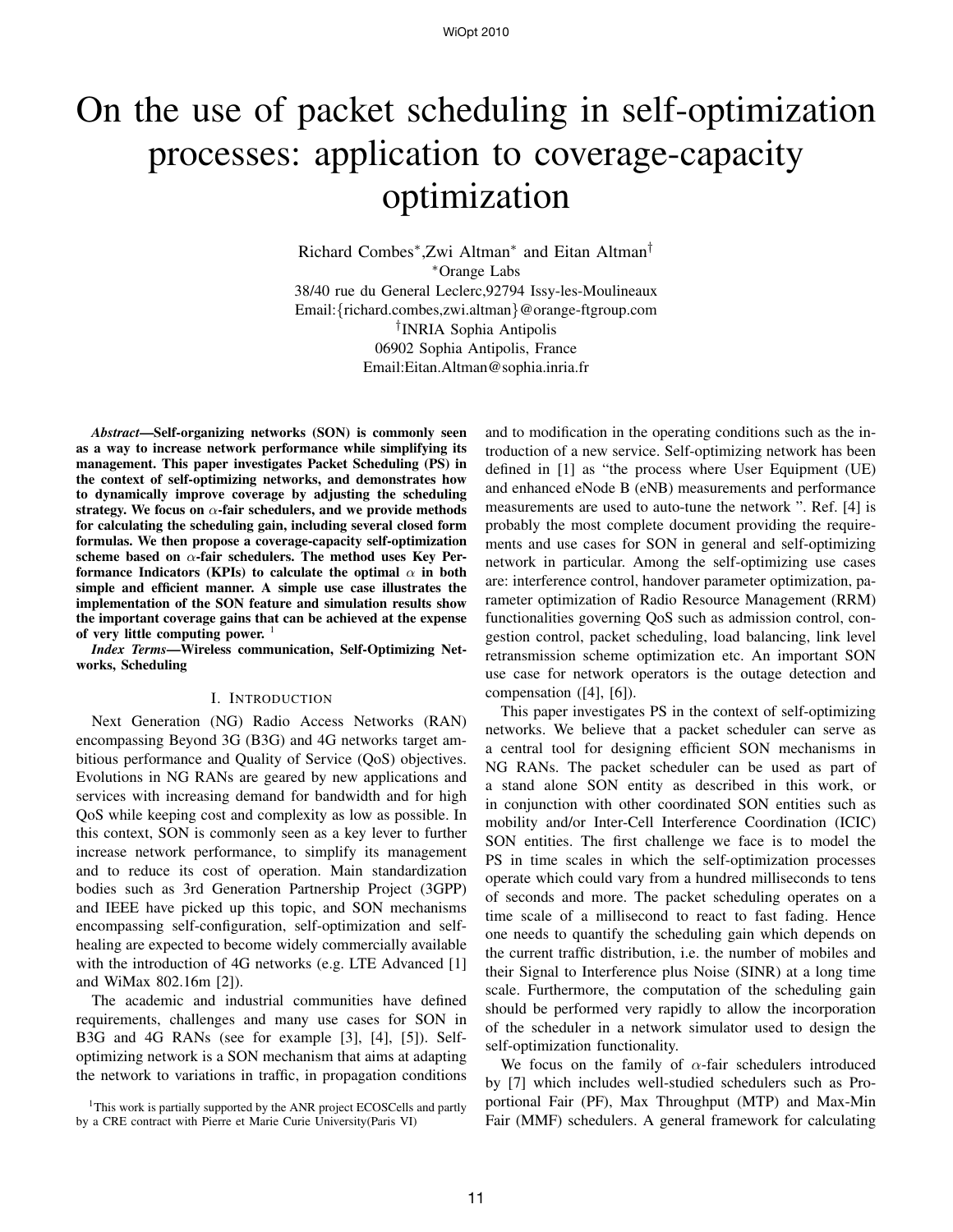a scheduling gain has been proposed in [8] for  $\alpha = 1$  and is generalized to  $\alpha > 0$  in this work. For certain particular cases, namely MMF and MTP, we provide closed form expressions for the scheduling gain. These expressions allow us to understand what kind of scheduling gain can be achieved in limit cases for  $\alpha$  and its potential use for improving QoS.

We demonstrate the application of the statistical-based scheduler gain calculation to the family of  $\alpha$ -fair schedulers that will be used in the self-optimization process. It is noted that deriving the scheduling gain is done without considering the Rayleigh fading time series obtained by the Jakes Model ([9], [10]). The reason is relatively simple: if the scheduling interval is large enough, the channel states at different scheduling times are independent (see II-B), which makes the calculation a lot simpler.

The second contribution of the paper is to derive a coveragecapacity self-optimization scheme based on the family of  $\alpha$ fair schedulers. We show how to adjust the scheduling strategy dynamically to maximize the cell coverage while minimizing the corresponding capacity losses measured in terms of global cell throughput. The self-optimization scheme uses a strategy inspired by the Multi-Armed-Bandit (MAB) problem to learn the optimal  $\alpha$  dynamically. The proposed approach is simple and computationally efficient and can serve as basis for real implementation.

The paper is organized as follows: Section II provides the definition of the  $\alpha$ -fair scheduler as a maximization problem, and the model chosen for fast-fading. We state an explicit scheduling rule and it's heuristic justification. Section III demonstrates rigorously that this scheduling rule solves the maximization problem, using stochastic approximation techniques. Section IV deals with how to calculate the scheduling gain for a given  $\alpha$ , with several closed form formulas for particular values of  $\alpha$  and a numerical method for the remaining cases. In section V we examine several simulation results to show the behavior of the scheduling gain when  $\alpha$  varies, and how we might take advantage of it to manage fairness dynamically. Section VI describes how the computation of the scheduler gain can be used for capacitycoverage self-optimization in an environment with varying traffic and provides numerical results. Section VII concludes the paper.

## II. MODEL AND ASSUMPTIONS

# *A.* α*-fair scheduling*

*1) Definition:* We consider a cell with N users with no mobility, and we adopt a full buffer traffic model. We are considering the downlink scheduling, and the scheduler picks a user for transmission at regular time intervals. A scheduling policy  $P$  is defined by the choice of a user for every scheduling instant  $(P_{t_m})_{m \in \mathbb{N}}$ , namely  $P_{t_m} = i$  means that at time  $t_m$ , user *i* will be selected for transmission. We define  $r_{i,t_m}$  the instantaneous throughput of user i at time  $t_m$ , and  $\overline{r}_{i,t_m}$  the mean throughput allocated to user  $i$  during the time interval  $[t_0, t_m]$ . We assume perfect channel knowledge, that is to say that at  $t_m$ , the scheduler knows  $r_{i,t_m}$   $\forall i$  and can make use

of it to choose the scheduled user. Let  $\epsilon > 0$  denote a small averaging parameter, define  $\overline{r}_{i,t_m}$  as in [11] by the following recursive equation:

$$
\overline{r}_{i,t_{m+1}} = (1 - \epsilon)\overline{r}_{i,t_m} + \epsilon \delta_{P_{t_{m+1}},i} r_{i,t_{m+1}} \tag{1}
$$

where  $\delta$  denotes Kronecker's delta.  $\epsilon$  controls the size of the averaging window, and for voice traffic, the play-out buffer size is 80ms, which implies that we should choose  $\epsilon$  so that  $(1 - \epsilon)^{80}$  is small, for example  $\epsilon = 0.05$ . This definition for the mean allocated throughput is more relevant to reflect the QoS perceived by a user than using an arithmetic mean (which would be replacing  $\epsilon$  in (1) by  $\frac{1}{m}$ ) because it induces a "decay" of past observed values. If we assume that  $\overline{r}_{i,t_0} = 0$  $\forall i$ , equation (1) can also be written:

$$
\overline{r}_{i,t_m} = \epsilon \sum_{j=0}^{m} (1 - \epsilon)^{m-j} \delta_{P_{t_j},i} r_{i,t_j}
$$
 (2)

Furthermore, if  $\overline{r}_{i,t_m}$  has a limit when  $m \to +\infty$ ,  $\epsilon \to 0^+$ , we then denote by  $\overline{r}_{i,+\infty}$  this limit.

We also make the assumption that  $(r_{i,t_m})_{m\in\mathbb{N}}$  is an i.i.d sequence for all i, and that  $(r_{i,t_m})_{m\in\mathbb{N}}$  is independent of  $(r_{k,t_m})_{m \in \mathbb{N}, k \neq i}$ .

As introduced in [7], the  $\alpha$ -fair scheduler for  $\alpha \in [0, +\infty)$ is the policy that maximizes the following utility function, given the time interval  $[t_0, t_M]$ :

$$
U = \begin{cases} \sum_{i=1}^{N} \log(d + \overline{r}_{i, t_M}) & , \ \alpha = 1\\ \sum_{i=1}^{N} \frac{(\overline{r}_{i, t_M} + d)^{1-\alpha}}{1-\alpha} & , \ \alpha \neq 1 \end{cases} \tag{3}
$$

where  $d > 0$  can be chosen as small as desired and is only present to avoid problematic behavior near 0.

*2) Allocation:* We now give a heuristic justification for the scheduling rule, and a rigorous analysis is given in Section III. We assume that the allocation has been done for  $[t_0, t_M]$ and we want to decide which user to schedule at  $t_{M+1}$ . Let  $(\Delta U)_i$  denote the variation of utility if user i is chosen for transmitting at  $t_{M+1}$ , which we approximate with a first-order Taylor expansion. If  $\alpha = 1$ , the increase in utility for user i is:

$$
\log ((1 - \epsilon)\overline{r}_{i,t_M} + \epsilon r_{i,t_{M+1}} + d) - \log(\overline{r}_{i,t_M} + d)
$$

$$
= \epsilon \frac{r_{i,t_{M+1}} - \overline{r}_{i,t_M}}{\overline{r}_{i,t_M} + d} + o(\epsilon) \qquad (4)
$$

The decrease for the other users is:

$$
\log((1 - \epsilon)\overline{r}_{i,t_M}) - \log(\overline{r}_{i,t_M}) = -\epsilon \frac{\overline{r}_{i,t_M}}{\overline{r}_{i,t_M} + d} + o(\epsilon) \quad (5)
$$

We add  $(4)$  and  $(5)$ :

$$
(\Delta U)_i = \epsilon \left[ \frac{r_{i,t_{M+1}}}{\overline{r}_{i,t_M} + d} - \sum_{k=1}^N \frac{\overline{r}_{k,t_M}}{\overline{r}_{k,t_M} + d} \right] + o(\epsilon) \quad (6)
$$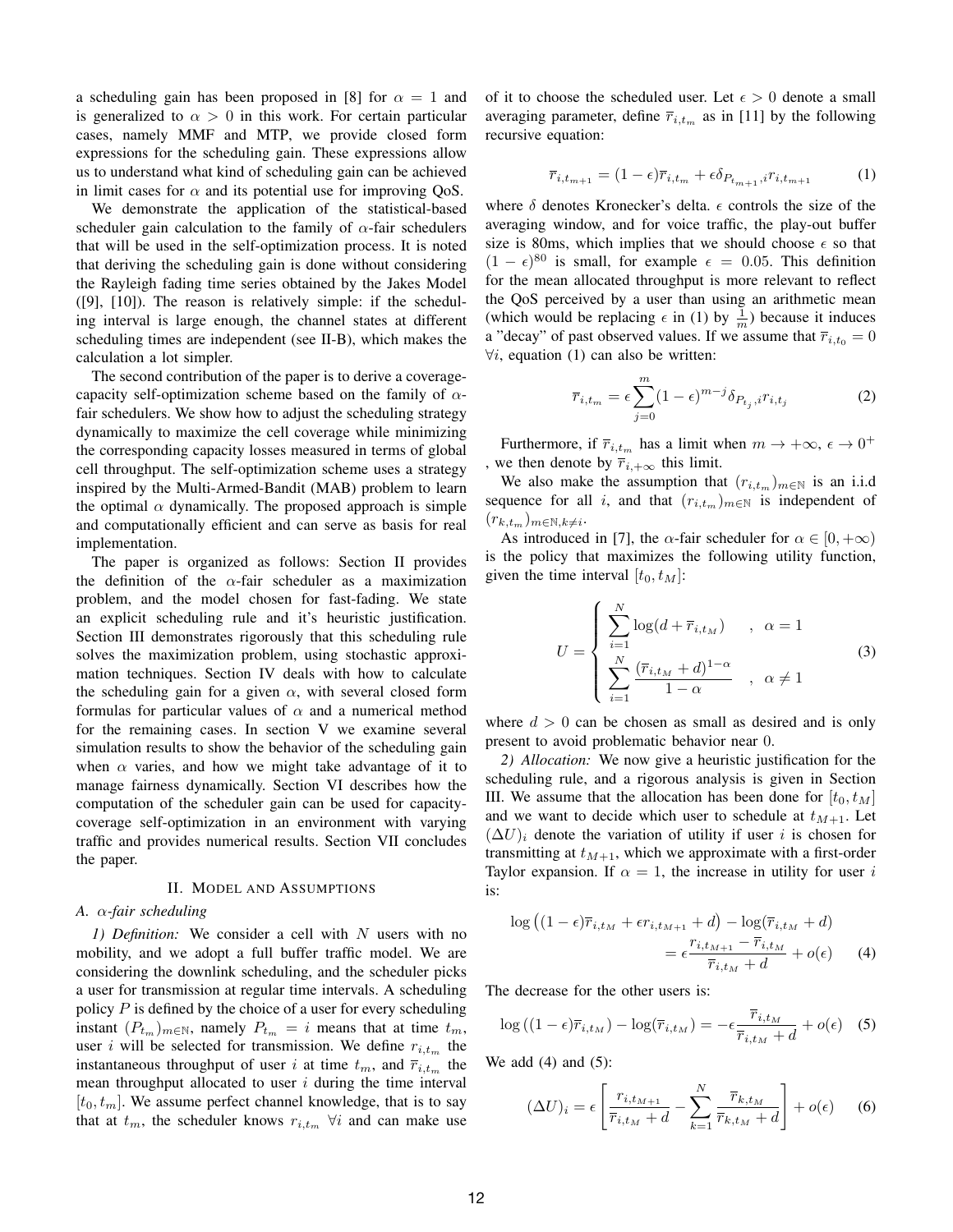If 
$$
\alpha \neq 1
$$
:  
\n
$$
\frac{1}{1-\alpha} \left[ \left( (1-\epsilon)\overline{r}_{i,t_M} + \epsilon r_{i,t_{M+1}} + d \right)^{1-\alpha} \left( \overline{r}_{i,t_M} + d \right)^{1-\alpha} \right]
$$
\n
$$
= \epsilon \frac{r_{i,t_{M+1}} - \overline{r}_{i,t_M}}{(\overline{r}_{i,t_M} + d)^{\alpha}} + o(\epsilon)
$$
\n(7)

and:

$$
\frac{1}{1-\alpha} \left[ ((1-\epsilon)\overline{r}_{i,t_M} + d)^{1-\alpha} - (\overline{r}_{i,t_M} + d)^{1-\alpha} \right]
$$

$$
= -\epsilon \frac{\overline{r}_{i,t_M}}{(\overline{r}_{i,t_M} + d)^{\alpha}} + o(\epsilon) \quad (8)
$$

We add (7) and (8):

$$
(\Delta U)_i = \epsilon \left[ \frac{r_{i,t_{M+1}}}{(\overline{r}_{i,t_M} + d)^{\alpha}} - \sum_{k=1}^N \frac{\overline{r}_{k,t_M}}{(\overline{r}_{k,t_M} + d)^{\alpha}} \right] + o(\epsilon) \quad (9)
$$

In both cases, for small  $\epsilon$ , the optimal choice is:

$$
i^* = \arg\max_{0 \le i \le N} \frac{r_{i,t_{M+1}}}{(\overline{r}_{i,t_M} + d)^{\alpha}} \tag{10}
$$

 $\alpha = 1$  corresponds to a PF scheduler, and  $\alpha = 0$  to a MTP scheduler.

## *B. Channel Model*

Let  $c_{i,t_m}$  be the instantaneous channel quality for user i at time  $t_m$ , that is to say the product of path loss, shadowing and fast fading. We will assume that  $r_{i,tm} = \Phi(c_{i,tm})$ .  $\Phi$ is a function that maps channel quality into bit-rate, and is given in the form of a quality table obtained from a link level simulator.  $\Phi$  captures the effect of physical layer mechanisms such as modulation, coding and retransmissions. This function therefore depends on the technology we are considering, which is Time Division Multiple Access (TDMA) technology such as High Speed Downlink Packet Access (HSDPA).

Let us denote by  $S_i$  the average SINR for user i, which captures the effect of path loss, shadowing and interference with neighboring cells. We choose a time scale that is short enough for all those effects to be constant, but long enough to capture a scheduling gain, and the only random parameter is the fast fading  $\xi$ .

The channel fading is described by a Rayleigh model, and we use the assumption from [12] that the number of interfering signals is sufficiently large so that the fading processes between users and neighboring cells base stations can be ignored for the calculation of  $S_i$ . The instantaneous channel quality can then be written as:

$$
c_{i,t_m} = S_i \xi_{i,t_m} \quad , \quad \xi_{i,t_m} \equiv Exponential(1) \tag{11}
$$

Furthermore, random variables  $(\xi_{i,t_m})_{0\leq i\leq N,m\in\mathbb{N}}$  are independent. Independence between users comes from the Rayleigh fading model, and independence between different instants is verified if  $t_{m+1} - t_m$  is larger than the channel coherence time. More precisely, as stated in [9], the autocorrelation of the channel fading for a single user between  $t$  and  $t + \tau$  is  $J_0(\omega_M \tau)$ , where  $J_0$  is the 0-th order Bessel function and  $\omega_M$ -the maximum Doppler shift, and  $|J_0(x)|$  vanishes as  $x$  grows.

### III. CONVERGENCE ANALYSIS

In this section we give a convergence analysis of  $\alpha$ -fair scheduling, using the Ordinary Differential Equation (ODE) technique which has been used previously in [13] and [11] to show the convergence of the PF scheduler.

## *A. Stochastic approximation*

We start by giving two results from stochastic approximation theory, which links the behavior of stochastic iterative algorithms with limit sets of a certain ODE. We consider  $\theta \in \mathbb{R}^n$ ,  $(a, b) \in \mathbb{R}^n \times \mathbb{R}^n$ ,  $H = \{x \in \mathbb{R}^n | a_i \le x_i \le b_i \},$  $\Pi_H[x] = \underset{n \in \mathcal{H}}{\text{argmin}} ||x - y||$ , step sizes  $\epsilon_k > 0$  and random variables  $Y_k^{y \in H}$ . We assume that the  $Y_k$  are independent and identically distributed (i.i.d) with  $\mathbb{E}[Y_k(\theta)] = g(\theta)$  and  $\sup_{\theta} \mathbb{E}[Y_k(\theta)^2] < +\infty$ . We define the sequence  $\theta_k$  using the following algorithm:

$$
\theta_{k+1} = \Pi_H[\theta_k + \epsilon_k Y_k] \tag{12}
$$

Two choices for the step sizes are possible:

- (Pi)  $\epsilon_k > 0$ ,  $\sum_{k\geq 1}^{+\infty} \epsilon_k = +\infty$ ,  $\sum_{k\geq 1}^{+\infty} \epsilon_k^2 < +\infty$  which is adequate when the environment is stationary, and ensures a strong form of convergence as shown below
- (Pii)  $\epsilon_k = \epsilon > 0$  where  $\epsilon$  is a small constant, which allows following slow variations of the environment

We will also assume that g is continuous, that the mean ODE  $\dot{\theta} = g(\theta), \theta(0) = \theta_0$  has a unique solution defined on  $\mathbb{R}^+$ for all  $\theta_0$ , and that all solutions converge to  $\theta^*$  in the interior of H. Before stating the theorems it shall be noted that the assumptions we have made are extremely restrictive in order to make the theorems statements less technical, and that a lot of other cases can be handled by stochastic approximation theory, including non i.i.d variables, cases in which the mean ODE does not converge to a single point and when it is replaced by a differential inclusion.

The asymptotic behavior of (12) is given by the following theorems:

**Theorem 1.** *If we assume (Pi) then*  $\theta_k \underset{k \to +\infty}{\to} \theta^*$  *almost surely.* 

**Theorem 2.** *If we assume (Pii) then there exists a constant*  $K_1 > 0$  such that  $\limsup_{k \to \infty} \mathbb{E}[||\theta_k - \theta^*||^2]^{\frac{1}{2}} \leq K_1 \sqrt{\epsilon}$  $k\!\to\!+\infty$ 

The first theorem is implied by [13] (Theorem 2.1, page 127) and the second is [14] (Theorem 3, Page 106). Intuitively, the second theorem states that we can always find an  $\epsilon$  so that the accumulation points of the sequence  $\theta_k$  are almost all the time in an arbitrarily small neighborhood of the limit point  $\theta^*$ , giving a form of convergence in distribution (or weak convergence).

## *B. Application to the*  $\alpha$ *-fair scheduler,*  $\alpha > 0$

We will now use the previous results to show that the  $\alpha$ fair scheduler defined by (10) converges to a unique limit, and that it maximizes the utility function (3). We work with  $\alpha > 0$ fixed, and the case  $\alpha = 0$  will be studied separately.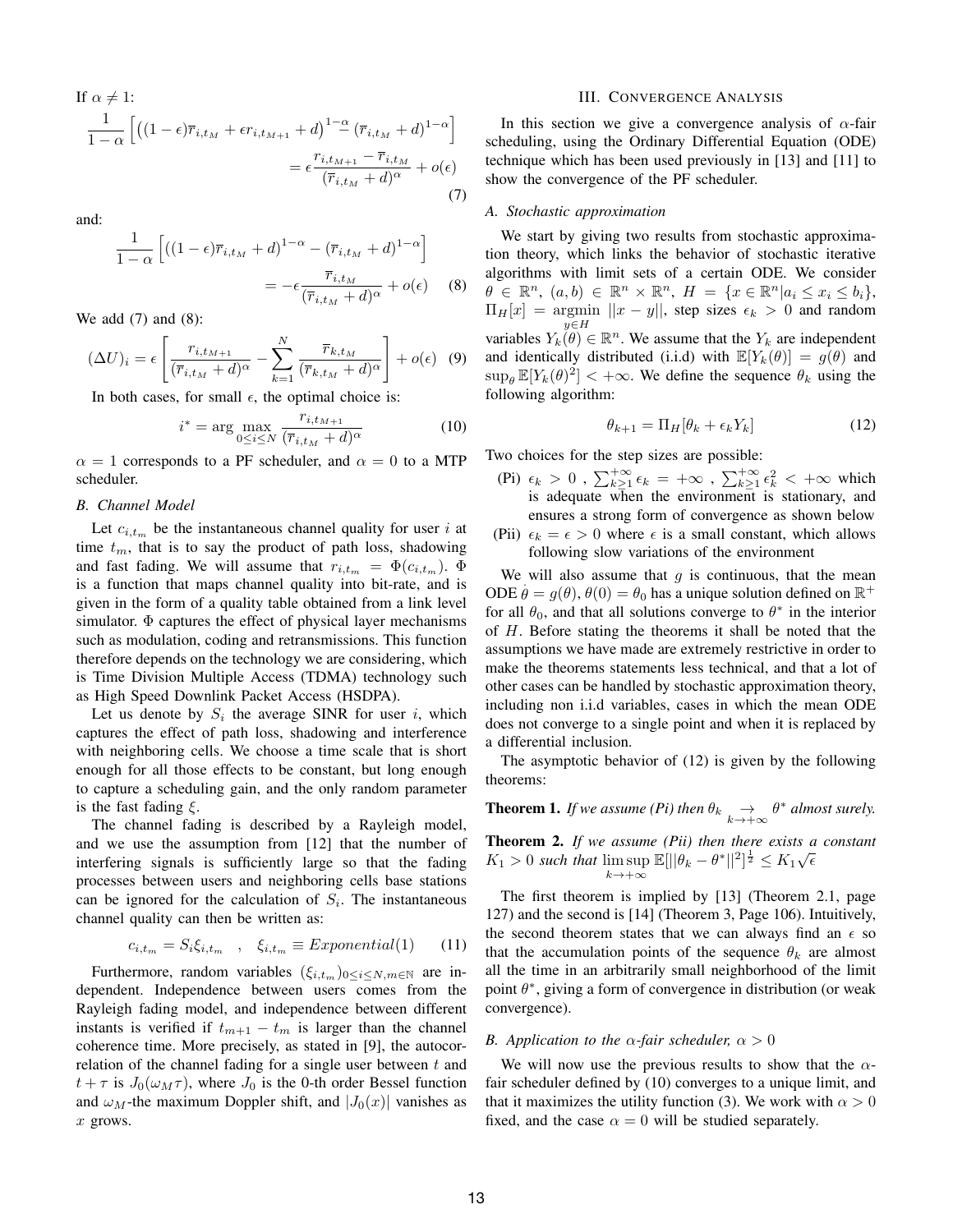We use the following notation:  $(x, y) \in \mathbb{R}^n \times \mathbb{R}^n$ ,  $x \leq$  $y \Leftrightarrow x_i \leq y_i, 1 \leq i \leq n$ . The scheduling rule (10) has the form (12), with  $\theta_k$  the mean throughput at time  $k, \epsilon$  a small constant, and  $g(\theta) = h(\theta) - \theta$ , where h is defined by:  $h(\theta) =$  $\mathbb{E}[rI_{\arg \max(\frac{r}{(d+\theta)^{\alpha}})}]$  with  $(I_i)_k = \delta(i,k)$  ,  $1 \leq k \leq n$ . We will assume that r is always positive with  $\mathbb{E}(r) = \overline{r} < +\infty$  and  $\mathbb{E}(r^2) < +\infty$ . We also assume that r has a density with respect to the Lebesgue measure on  $(\mathbb{R}^+)^n$ , and that its components are independent. It shall be noted that those assumptions are not very restrictive and are satisfied for Rayleigh and Rice fading models.

*1) Properties of h:* We have that h is positive and bounded, since  $h \leq \overline{r}$ .

We have that if  $h(\theta_1) = \theta_1$ ,  $\theta_1 \leq \theta_2$  and  $h(\theta_2) = \theta_2$  then  $\theta_1 = \theta_2$ , since all components of h cannot increase when all components of  $\theta$  increase.

We are going to prove that  $h$  is also Lipschitz continuous. We first assume that  $||\theta|| < 1$ , let  $P_{i,j,\theta_1,\theta_2}$  be the following quantity:

$$
P_{i,j,\theta_1,\theta_2} = \mathbb{P}\left[\left\{\frac{r_i}{(d+\theta_{1_i})^{\alpha}} \ge \frac{r_j}{(d+\theta_{1_j})^{\alpha}}\right\} \cup \left\{\frac{r_i}{(d+\theta_{2_i})^{\alpha}} \le \frac{r_j}{(d+\theta_{2_j})^{\alpha}}\right\}\right]
$$

which we can rewrite:

$$
P_{i,j,\theta_1,\theta_2} = \mathbb{P}\left[r_j\left(\frac{d+\theta_{1}}{d+\theta_{1}}\right)^{\alpha} \le r_i \le r_j\left(\frac{d+\theta_{2}}{d+\theta_{2}}\right)^{\alpha}\right] \tag{13}
$$

Let 
$$
F_{r_i}(x) = \mathbb{P}[r_i \le x],
$$
  
\n
$$
P_{i,j,\theta_1,\theta_2} = \mathbb{E}\left[F_{r_i}(r_j(\frac{d+\theta_{1_i}}{d+\theta_{1_j}})^{\alpha}) - F_{r_i}(r_j(\frac{d+\theta_{2_i}}{d+\theta_{2_j}})^{\alpha})\right]
$$
\n(14)

We have assumed  $||\theta|| \leq 1$ , so we have :

$$
|(\frac{d+\theta_{1_i}}{d+\theta_{1_j}})^{\alpha} - (\frac{d+\theta_{2_i}}{d+\theta_{2_j}})^{\alpha}| \le K_{\alpha} ||\theta_1 - \theta_2|| \qquad (15)
$$

 $F_{r_i}$  is Lipschitz since we have assumed  $r_i$  to have a density with respect to the Lebesgue measure, so for a certain constant  $K_F$ :

$$
P_{i,j,\theta_1,\theta_2} \leq \mathbb{E}[K_\alpha K_F || \theta_1 - \theta_2 || r_j] = K_\alpha K_F || \theta_1 - \theta_2 || \overline{r}_j
$$
\n(16)

We now apply Cauchy-Schwartz inequality to evaluate the variation of h

$$
||h(\theta_1) - h(\theta_2)|| \leq \mathbb{E}[||r||^2] \mathbb{E}[||I_{\arg \max(\frac{r}{(d+\theta_1)^{\alpha}})} - I_{\arg \max(\frac{r}{(d+\theta_2)^{\alpha}})}||^2]
$$
 (17)

The first term is finite since we have assumed finite variance for  $r$  and the second term can be evaluated by:

$$
\mathbb{E}[||I_{\arg\max(\frac{r}{(d+\theta_1)^{\alpha}})} - I_{\arg\max(\frac{r}{(d+\theta_2)^{\alpha}})}||^2] \le 4 \sum_{i \ne j} P_{i,j,\theta_1,\theta_2}
$$
\n(18)

Combining (17) and (18) we conclude that there exists  $C_h$ constant so that:

$$
||h(\theta_1) - h(\theta_2)|| \le C_h ||\theta_1 - \theta_2|| \tag{19}
$$

We therefore have proved that h is Lipschitz for  $||\theta|| \leq 1$ . Let  $K_2 \geq 1$ , we have that :

$$
I_{\arg\max(\frac{r}{(d+\theta)^{\alpha}})} = I_{\arg\max(\frac{r}{(\frac{d+\theta}{K_2})^{\alpha}})} \tag{20}
$$

and therefore:

$$
h(\theta) = h(\frac{\theta + d}{K_2} - d)
$$
 (21)

We combine this with (19), with  $K_2$  large enough:

$$
||h(\theta_1) - h(\theta_2)|| = ||h(\frac{\theta_1 + d}{K_2} - d) - h(\frac{\theta_2 + d}{K_2} - d)||
$$
  

$$
\leq \frac{C_h}{K_2} ||\theta_1 - \theta_2||
$$
  

$$
\leq C_h ||\theta_1 - \theta_2||
$$

So we have proved that  $h$  is globally Lipschitz continuous. *2) Existence of a solution to the ODE:* We now have to prove that the ODE has solutions on  $\mathbb{R}^+$ . We have that h is Lipschitz, so the Picard-Lindelof theorem assures us that it has a unique local solution. Furthermore, we know that there exists a unique maximal solution defined on some maximal interval [0,  $t_0$ ]. h is bounded by  $\overline{r}$  so  $\theta(t) \leq \theta(0) + t\overline{r}$ , therefore  $t_0 = +\infty$ , or else the solution is not maximal.

*3) Monotone dynamical systems:* We first state some results from the theory of monotone dynamical systems, and the reader can refer to [15] for their proofs.

We denote by  $\Phi_t(x)$ ,  $x \in (\mathbb{R}^+)^n$  the value at time t of the solution to the ODE starting in  $x$ . We define the orbit of  $x$ by  $O(x) = {\Phi_t(x)|t > 0}$  and the limit set of x by  $\omega(x) =$  $\bigcap_{t>0}\bigcup_{s\geq t}\Phi_s(x)$ . x is called an equilibrium point if  $O(x)=x$ , and we denote by  $E$  the set of equilibrium points.  $x$  is called a quasi-convergent point if  $\omega(x) \subset E$  and we denote by Q the set of quasi-convergent points. If  $x \leq y \Rightarrow \Phi_t(x) \leq \Phi_t(y)$  $\forall (x, y) \in (\mathbb{R}^+)^n \times (\mathbb{R}^+)^n \forall t \in \mathbb{R}^+$ , then we say that  $\Phi$  is monotone. We have the following theorems:

**Theorem 3.** *If*  $\Phi$  *is monotone and*  $x < y$  *then either:* 

(*i*) 
$$
\omega(x) < \omega(y)
$$
, or  
(*ii*)  $\omega(x) = \omega(y) \subset E$ 

**Theorem 4.** If  $\Phi$  is monotone then Q is dense in  $(\mathbb{R}^+)^n$ 

We now need to show that those results can be applied to the ODE we are considering, which is proved by the following comparison theorem:

**Theorem 5.** We consider the ODE  $x = g(x)$ . Let  $g : (\mathbb{R}^+)^n \to \mathbb{R}$ R <sup>n</sup>*, verifying:*

- *(i)* g *is continuous*
- *(ii) The solution to the ODE is unique for every initial condition*
- *(iii)*  $x \leq y$  *and*  $x_i = y_i \Rightarrow g_i(x) \leq g_i(y)$
- (*iv*) For  $T \geq 0$ ,  $(x, \delta) \in (\mathbb{R}^+)^n \times (\mathbb{R}^+)^n$ , we have that:  $\sup_{0\leq t\leq T} ||\Phi_t(x) - \Phi_t(x+\delta)|| \underset{\delta\to 0}{\to} 0$

*Then* Φ *is monotone*

Condition (iii) is often called the Kamke condition.

1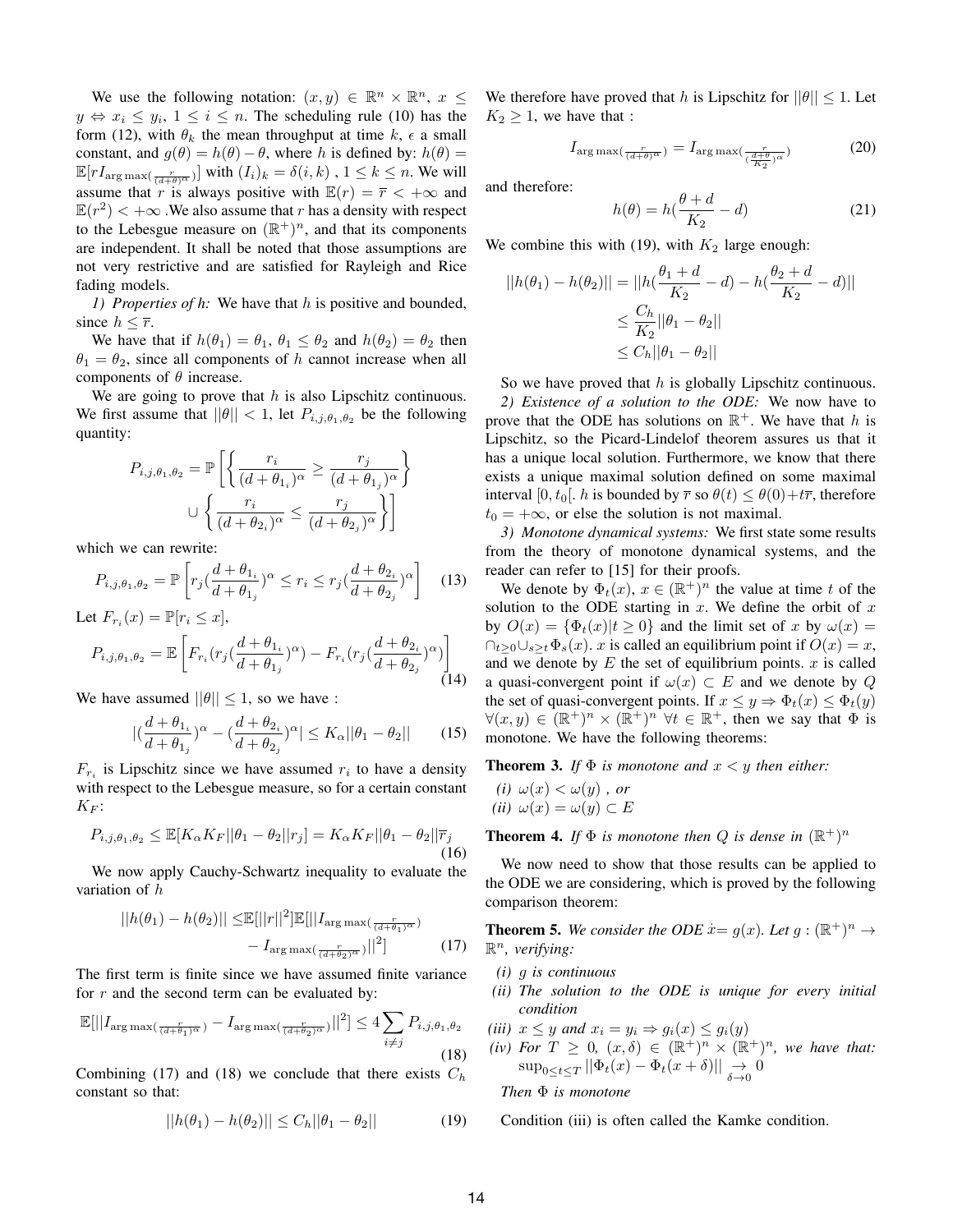Let us now show that the ODE we are considering satisfies those conditions. (i) and (ii) have been proved previously. (iii) comes from the fact that  $x \to \frac{1}{(d+x)^\alpha}$  is decreasing. To prove (iv), let  $T > 0$ , since h is Lipschitz we can apply Gronwall's lemma:

$$
||\Phi_t(x) - \Phi_t(x+\delta)|| \le ||\delta||e^{K_3 t} \tag{22}
$$

for a certain constant  $K_3$ . We then have that:

$$
\sup_{0 \le t \le T} ||\Phi_t(x) - \Phi_t(x+\delta)|| \le ||\delta||e^{K_3 T} \to 0 \qquad (23)
$$

So the conditions of the previous theorem are valid.

*4) Convergence for*  $\theta(0) = 0$ : By noticing that  $g(0) > 0$ , the following theorem proves that the solution starting at 0 converges to a certain  $\theta^*$ .

**Theorem 6.** *If the ODE verifies the Kamke condition then any solution starting at* x *with*  $g(x) > 0$  *converges to an equilibrium point.*

Let us now show that all solutions converge to the same limit.

We have proved that  $\omega(0) = \{\theta^*\}$ . Let  $x > 0$  be an arbitrary initial condition, and  $x_1 \geq x$  with  $x_1 \in Q$  since Q is dense in  $(\mathbb{R}^+)^n$ . We know that  $\omega(x_1) \subset E$  since  $x_1 \in Q$ , let us assume that  $\omega(0) < \omega(x_1)$ . Let  $x_2 \in \omega(x_1)$ , we have that  $h(x_2) = 0$ and  $x_2 > \theta^*$ , which contradicts (III-B1). So  $\omega(x_1) = \omega(0) =$  $\{\theta^*\}$ , and finally  $\omega(x) = \{\theta^*\} \forall x \leq 0$ , in other words all solutions converge to  $\theta^*$ .

*5) Optimality:* Finally, we have to prove that the scheduling strategy is optimal, namely that any other scheduling strategy achieves lower utility.

We first differentiate the utility function:

$$
\dot{U}\left(\theta(t)\right) = \sum_{i=1}^{n} \frac{h_i(\theta(t)) - \theta_i(t)}{(d + \theta_i(t))^{\alpha}} \tag{24}
$$

We are going to prove that  $\theta^*$  is a local maximum of U on the set of all achievable throughputs. Let  $f : (\mathbb{R}^+)^n \times$  $(\mathbb{R}^+)^n \to \{1, ..., n\}$  a new allocation rule, by replacing h by it's definition we have that:

$$
\mathbb{E}[\sum_{i=1}^{n} \frac{r_i(I_{f(\theta,r)})_i}{(d+\theta_i(t))^{\alpha}}] \leq \mathbb{E}[\sum_{i=1}^{n} \frac{r_i(I_{\arg\max(\frac{r}{(d+\theta)^{\alpha}})})_i}{(d+\theta_i(t))^{\alpha}}].
$$
 (25)

Let  $\theta_f(t)$  and  $\theta(t)$  the trajectories implied by the new and the usual allocation rules respectively, both starting at  $\theta^*$ . By combining (24) and (25) at  $t = 0$  we have that:

$$
\dot{U} \left( \theta_f(t) \right) \vert_{t=0} \le \dot{U} \left( \theta(t) \right) \vert_{t=0} \le 0 \tag{26}
$$

Therefore  $\theta^*$  is a local maximum of U on the set of all achievable throughputs.

Now consider  $\theta_m$  achievable and such that  $U(\theta_m) > U(\theta^*).$ There is a certain allocation policy f such that  $\theta_m = \mathbb{E}[rI_{f(r)}].$ Starting at  $\theta^*$  and using the allocation f gives the ODE  $\dot{\theta}$ =  $\theta_m - \theta$ , the solution being  $\theta(t) = e^{-t}\theta^* + (1 - e^{-t})\theta_m$ . Since  $\alpha > 0$ , U is strictly concave, and it must be strictly increasing at the beginning of this path, which contradicts the fact that  $\theta^*$  is a local maximum. We therefore have proved that the scheduling rule achieves optimal utility.

## *C. Application to the*  $\alpha$ -fair scheduler,  $\alpha = 0$

The case  $\alpha = 0$  is a bit different since U is linear, and not strictly concave. However the proof is a lot simpler since the scheduling strategy does not depend on the mean throughput. . The ODE is  $\theta = \mathbb{E}[rI_{\arg \max(r)}] - \theta$ , and the solution is  $\theta(t) =$  $e^{-t}\theta_0 + (1-e^{-t})\mathbb{E}[rI_{\arg\max(r)}],$  which converges to an unique limit. It shall be noted that the limit is unique because  $\mathbb{P}[r_i =$  $r_j, i \neq j$  = 0. If  $\mathbb{P}[r_i = r_j, i \neq j] > 0$  it might not be the case, for example consider the case where all the  $r_i$  are constant and equal to 1, any point in the simplex is a limit throughput. It is also easy to see that since we have assumed independence of the channel between two scheduling instants and that  $U$  is linear, the policy that chooses the user with the best channel also maximizes  $U$  over the set of achievable throughputs.

#### IV. SCHEDULING GAIN

## *A. General expression*

Let  $\overline{r}_{i,+\infty,\alpha}$  denote the mean limit throughput allocated to user *i* by an  $\alpha$ -fair scheduler, and  $\overline{r}_{i,+\infty,RR}$  the same quantity for a Round Robin (RR) scheduler. It is noted that  $\overline{r}_{i,+\infty,\alpha}$ is well-defined according to the convergence analysis done in Section III. We use the RR scheduler as a reference, and we want to calculate the scheduling gain of an  $\alpha$ -fair scheduler  $G_{\alpha} = \frac{\overline{r}_{i,+\infty,\alpha}}{\overline{r}_{i,+\infty,B}}$  $\frac{r_{i,+\infty,\alpha}}{\overline{r}_{i,+\infty,RR}}$ .

For a given  $\alpha$ , the scheduling strategy (10) converges to a unique limit  $\theta^*$  with  $h(\theta^*) = \theta^*$ , and combining this with the channel model, yields the following integral equation:

$$
\overline{r}_{i,+\infty,\alpha} = \int_0^{+\infty} \Phi(x) \mathbb{P}\left[\frac{\Phi(x)}{\overline{r}_{i,+\infty,\alpha}^{\alpha}} \ge \max_{k \neq i} \left(\frac{\Phi(S_k \xi_k)}{\overline{r}_{k,+\infty,\alpha}^{\alpha}}\right)\right] \frac{e^{\frac{-x}{S_i}}}{S_i} dx
$$
\n(27)

It is important to notice that this formula in its present form does not enable us to calculate the scheduling gain, since we need to know the value of  $\overline{r}_{k,+\infty,\alpha}$   $\forall k$ . We will now show some particular cases where analytic formulas exist, and give a numerical method for other cases.

### *B. RR*

Let  $L_{\Phi}$  denote the Laplace transform of  $\Phi$ , the RR scheduler chooses a given user with probability  $\frac{1}{N}$ , which gives:

$$
\overline{r}_{i,+\infty,RR} = \frac{1}{N} \int_0^{+\infty} \frac{\Phi(x)}{S_i} e^{\frac{-x}{S_i}} dx
$$

$$
= \frac{1}{NS_i} L_{\Phi} \left( \frac{1}{S_i} \right)
$$
(28)

*C. PF*

Results for the PF case  $(\alpha = 1)$  are given in [12]:

$$
\overline{r}_{i,+\infty,1} = \frac{1}{S_i} \sum_{k=0}^{N-1} {N-1 \choose k} (-1)^k L_{\Phi}\left(\frac{k+1}{S_i}\right) \tag{29}
$$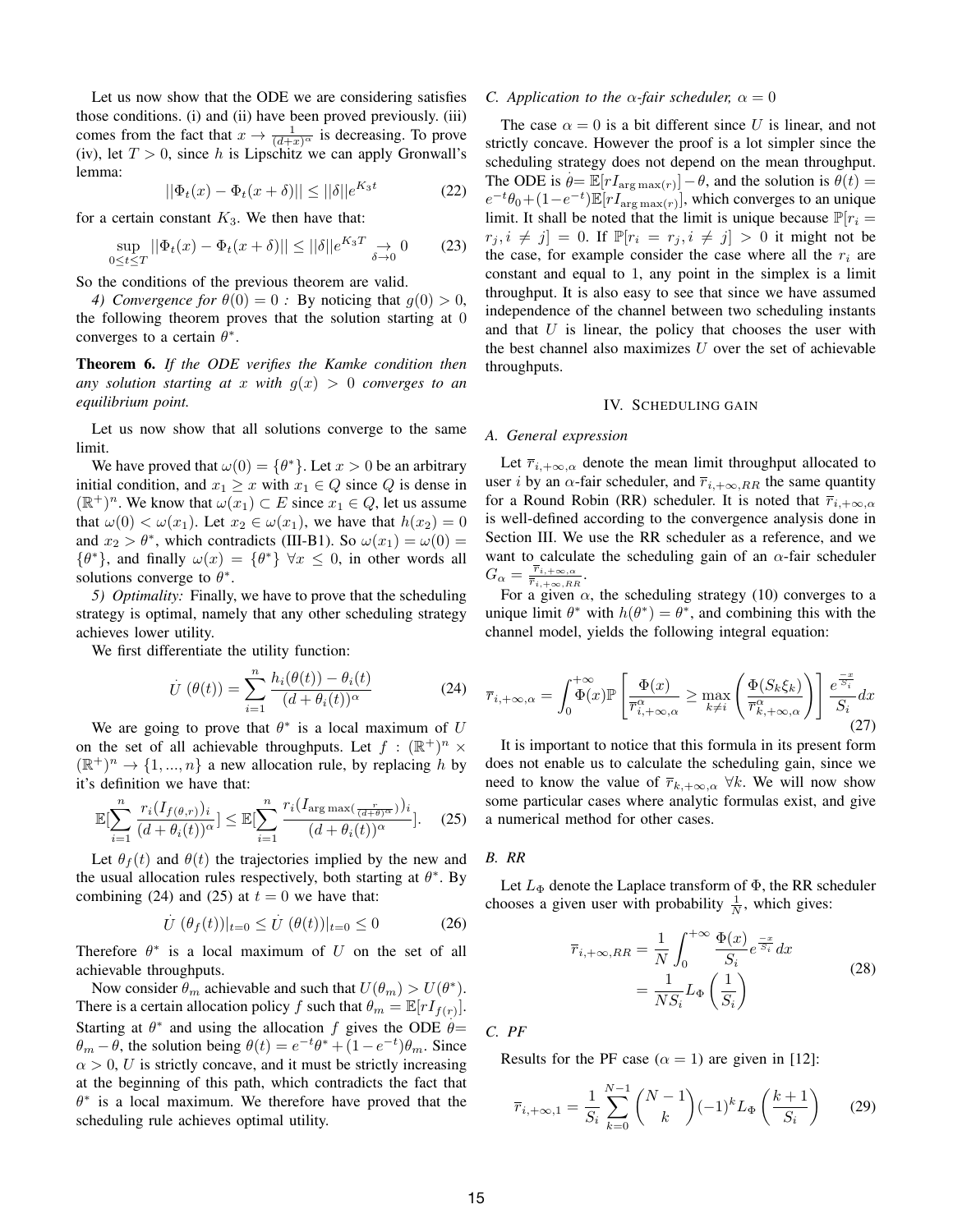In particular, if  $\Phi$  is a linear function we have the simple expression [8]:

$$
G_{i,1} = \sum_{k=1}^{N} \frac{1}{k}
$$
 (30)

which is asymptotically equivalent to  $log(N)$ .

*D. MTP*

Let us examine the case of a MTP, that is  $\alpha = 0$ . The probability of choosing user  $i$  is the probability that he has the best channel quality:

$$
\mathbb{P}\left[x > \max_{k \neq i} (c_{k,t})\right] = \prod_{k \neq i} (1 - e^{-\frac{x}{S_i}}) \tag{31}
$$

The throughput is then

$$
\overline{r}_{i,+\infty,0} = \int_0^{+\infty} \Phi(x) \prod_{k \neq i} (1 - e^{\frac{-x}{S_k}}) \frac{e^{-\frac{x}{S_i}}}{S_i} dx \qquad (32)
$$

By developing the product, we obtain the following expression:

$$
\overline{r}_{i,+\infty,0} = \frac{1}{S_i} \sum_{k=0}^{N-1} (-1)^k \sum_{a_1 < \ldots < a_k, a_j \neq i} L_{\Phi} \left( \frac{1}{S_i} + \sum_{j=0}^k \frac{1}{S_{a_j}} \right)
$$
(33)

*E. MMF*

We now consider the case  $\alpha \rightarrow +\infty$ , which is analytically tractable, and of particular interest for the dynamic alpha policy we will address later.

Since for  $m > 1$ ,  $\mathbb{P}[\overline{r}_{i,t_m} = \overline{r}_{j,t_m}, i \neq j] = 0$  and  $\mathbb{P}[r_{i,t_m} = 0] = 0$ , the scheduling rule (10) becomes:

$$
i^* = \arg\min_{0 \le i \le N} (\overline{r}_{i,t_m})
$$
\n(34)

We are now going to prove that all users have the same throughput for a MMF scheduler. We know that  $\overline{r}_{i,+\infty,+\infty}$ exists, and let us assume that  $\overline{r}_{i,+\infty,+\infty} > \overline{r}_{j,+\infty,+\infty} \geq 0$ , therefore, there exists a  $T$  so that:

$$
\overline{r}_{i,t_m,+\infty} > \overline{r}_{j,t_m,+\infty} \quad t_m \ge T \tag{35}
$$

which means that user  $i$  never transmits after  $T$ , and so  $\overline{r}_{i,+\infty,+\infty} = 0$  which contradicts our initial assumption. Therefore,  $\overline{r}_{i,+\infty,+\infty} = \overline{r}_{j,+\infty,+\infty} \ \forall i, j.$ 

We know that when user  $i$  is alone in the cell, it's throughput is:

$$
\int_0^{+\infty} \Phi(x) \frac{e^{-\frac{x}{S_i}}}{S_i} dx = \frac{1}{S_i} L_{\Phi}(\frac{1}{S_i})
$$
 (36)

and since the scheduling rule (34) does not depend on the instantaneous throughput, we have that  $\overline{r}_{i,+\infty,+\infty}$  =  $p_i \frac{1}{S_i} L_{\Phi}(\frac{1}{S_i})$ , with  $\sum_{k=1}^{N} p_k = 1$  and  $\overline{r}_{i, +\infty, +\infty} = \overline{r}_{j, +\infty, +\infty}$ ,  $\forall i, \hat{j}$ , which gives the following formula:

$$
\overline{r}_{i,+\infty,+\infty} = \frac{1}{\sum_{k=1}^{N} \frac{S_k}{L_{\Phi}(\frac{1}{S_k})}}
$$
(37)

This formula will be useful later, because it enables us to determine analytically which users can be covered by adjusting the  $\alpha$ , and which users will never be able to be covered. Scheduling them would simply waste resources and they therefore should be ignored when deciding which  $\alpha$  to use.

#### *F.* α*-fair*

For the cases in which the throughput cannot be calculated analytically, we still can use the results from Section III to calculate it numerically. We get the algorithm described in Table I, where T is the number of simulation steps, the  $\xi_i(t)$ are independent exponential random variables with mean 1 and  $\epsilon_n$  are the step sizes.

1. 
$$
\bar{r}_{i,t_0,\alpha} = 0 \,\forall i
$$
  
\nFor  $t_m$  from  $t_0$  to  $T$ :  
\n2. Draw  $N$  exponentially distributed variables  $(\xi_i(t_m))_{0 \le i \le N}$   
\n3.  $i^* = \arg \max_{0 \le i \le N} (\frac{S_i \xi_i(t_m)}{\bar{r}_{i,t_m,\alpha}^{\alpha}})$   
\n4.  $\bar{r}_{i,t_{m+1},\alpha} = \begin{cases} (1 - \epsilon_n) \bar{r}_{i,t_m,\alpha} + \epsilon_n \Phi(S_i \xi_i(t_m)) & , i = i^* \\ (1 - \epsilon_n) \bar{r}_{i,t_m,\alpha} & , i \ne i^* \end{cases}$ 



We can choose either  $\epsilon_n = \frac{1}{n}$  or  $\epsilon_n = \epsilon$  with  $\epsilon$  a small constant. As stated in Section III, convergence to  $\overline{r}_{i,+\infty,\alpha}$ occurs in both cases. There is almost sure convergence in the first case and weak convergence in the latter.

## *G. Remark*

It shall be noted that, while the method given for the MTP scheduler is analytically tractable, if  $S_i \neq S_j$   $\forall i \neq j$  the number of terms to evaluate in (33) is  $2^{N-1}$ , and therefore the formula can only be used for small values of  $N$ , in the order of  $N \leq 15$ . For larger values we will have to rely on the numerical method instead.

## V. BEHAVIOR OF DIFFERENT SCHEDULING STRATEGIES

# *A. Scenarios*

Three scenarios have been simulated, and for all of them we take  $\Phi(x) = x$  for simplicity, which corresponds to the infinite bandwidth case.

*Scenario 1*: PF scheduler, N users with  $S_i = 1 \forall i$ , since in this particular case the gain is insensitive to the  $S_i$ , it is the same for all users.

*Scenario 2*: MTP scheduler, N users with  $S_1 = 1$ ,  $S_i = 2$ for  $i \geq 2$ . We are interested in the gain of the first user. The gain is not the same for everyone since the scheduler is relatively "unfair".

*Scenario 3*:  $\alpha$ -fair scheduler, 2 users with  $S_1 = 1$ ,  $S_2 =$ 10. The point of this scenario is to illustrate what happens when a user is near the base station and the other one is far. By far we mean that either the user is physically far from the BS, or he is in an area with very deep shadow fading. In both cases this user will have a bad average channel quality.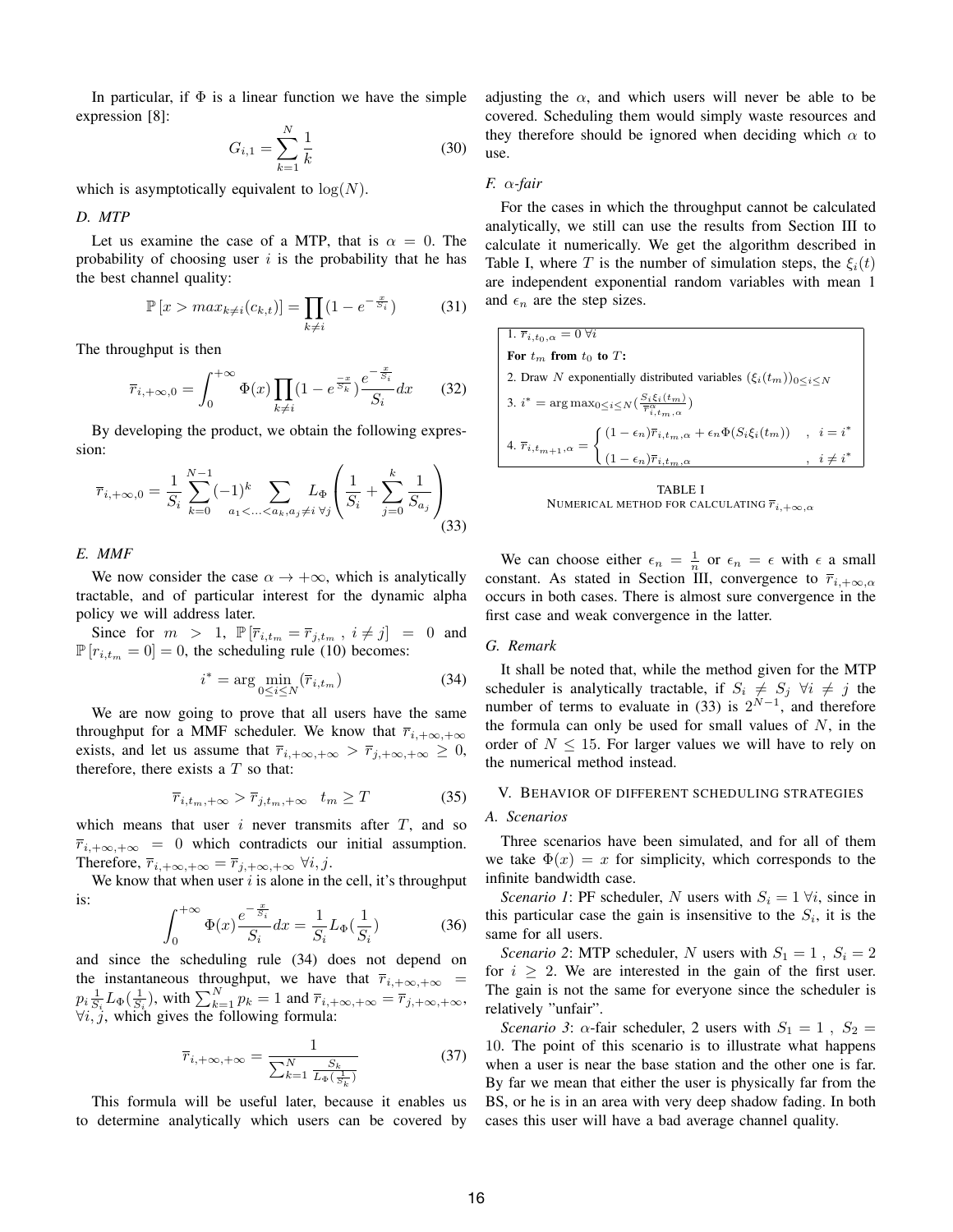

Fig. 1. PF scheduling gain as a function of the number of users for  $S_i = 1 \forall i$ 



Fig. 2. MTP scheduling gain as a function of the number of users for user 1 with  $S_1$  = and  $S_i$  = 2 for  $i \geq 2$ 

#### *B. Interpretation*

Figure 1 shows the scheduling gain for user 1 in scenario 1, and Figure 2 in scenario 2. We can see on both figures that the numerical method approximates the closed form formulas quite well, and we can also see on Figure 2 that the gain for user 1 decreases when  $N$  increases, since he has poorer channel conditions. Figure 3 shows the gain for both users in scenario 3, and we can see that the larger  $\alpha$  is, the larger is the gain for users with poor channel conditions, and so it is possible to manage the coverage for users at cell edge by adjusting  $\alpha$  dynamically.



Fig. 3. Scheduling gain as a function of  $\alpha$  for 2 users and  $S_1 = 1$ ,  $S_2 = 10$ 

## VI. COVERAGE-CAPACITY SELF-OPTIMIZATION USE CASE

## *A. System Model*

This Section considers an important SON use case, namely the coverage-capacity self-optimization using the above results. We consider a TDMA system such as HSDPA. Mobility is ignored.

*1) Time Scales:* We call averaging period the interval  $[t_m, t_{m'}]$ , on which the average throughput given by the scheduler is calculated and determines which users are not covered. Therefore the averaging period should be long enough for the scheduling algorithm to converge, since for our scheduling gain calculations we have assumed a large number of scheduling intervals.

*2) Path Loss:* Path loss is given by the following formula:

$$
L_{i,s} = A \frac{1}{d_{i,s}^{\nu}} \tag{38}
$$

with  $d_{i,s}$  being the distance between user i and the base station s, and A,  $\nu$  two constants that depend on the environment.

*3) Shadowing:* Let  $\chi_{i,s}$  denote the shadowing between user  $i$  and base station  $s$ , which we model by a log-normal random variable:

$$
\chi_{i,s} = 10^{\frac{a\epsilon_1 + b\epsilon_2}{10}}\tag{39}
$$

with  $\epsilon_i \equiv N(0, \sigma^2)$ ,  $i \in \{1, 2\}$  and  $a, b$  two constants. As mobility is not considered, shadowing and path loss remain constant during the whole process.

*4) Interference:* We consider first-tier neighboring cells as the only source of interference and assume that the total interference,  $I_{tot}$ , is related to the average neighboring cell load. Let  $\rho$  denote the neighboring cell load, we consider here a simple model to show that the scheduler is able to adapt itself to varying traffic conditions  $(t \text{ in ms})$ :

$$
\rho(t) = |\sin(\pi \frac{t}{300})| \tag{40}
$$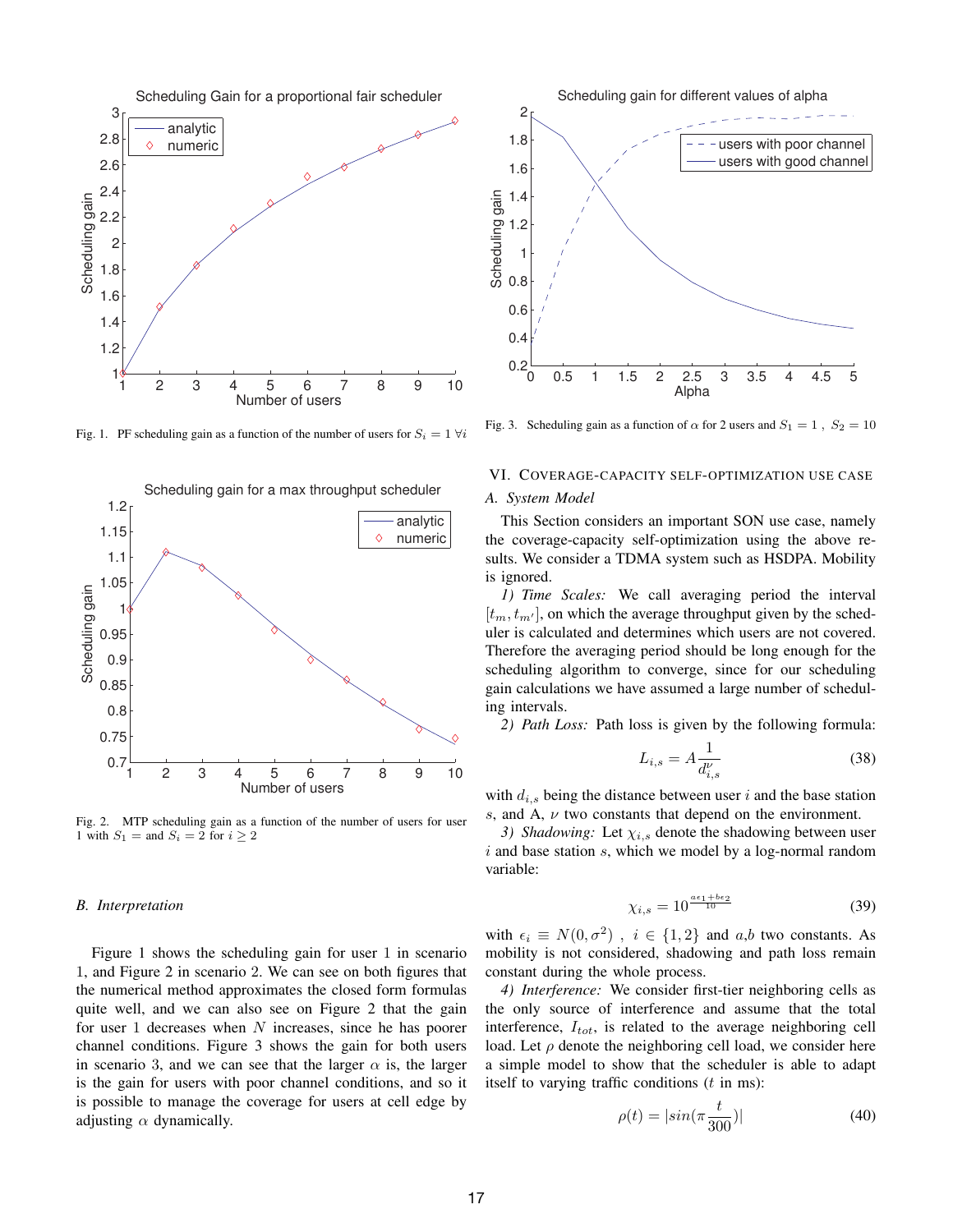(40) assumes that the number of interferers is large.

Interference to user  $i$  caused by neighbors follows the same model than the useful signal:

$$
I_{i,neighbor} = \rho P_{max} A \frac{\chi_{i,neighbor}}{d_{i,neighbor}^{\nu}}
$$
 (41)

where  $P_{max}$  is the maximal power emitted by a base station, and we assume that all base stations emit with the same power.

$$
I_{i,tot} = \sum_{neighbor} I_{i,neighbour} \tag{42}
$$

*5) SINR:* Let  $s_i$  be the serving base station for user i. The SINR for user  $i$  can then be calculated by the following formula:

$$
SINR_i = \frac{P_{max}\chi_{i,s_i}L_{i,s_i}}{I_{i,tot} + \sigma_N{}^2}
$$
(43)

where  $\sigma_N^2$  is the thermal noise.

*6) Coverage:* We choose the following definition for coverage: a user is considered covered if his mean throughput during the averaging period is superior to  $Th_{min}$ , with  $Th_{min}$  a fixed threshold necessary to provide a minimal QoS. We are hence concerned with choosing  $\alpha$  properly so that the number of covered users is maximal without degrading the cell capacity.

## *B. Control strategy*

We now get to the main point of the article: designing a self-optimizing network functionality for coverage-capacity optimization. It shall adjust  $\alpha$  dynamically, based on the observed KPIs available every averaging period: outage, user throughput, etc.

As mentioned before, when  $\alpha \to \infty$ , the scheduler becomes a MMF scheduler. Therefore the quantity  $\overline{r}_{i,\infty,\infty}$  defines two possible behaviors:

- $\overline{r}_{i,\infty,\infty}$  >  $Th_{min}$ : if we set  $\alpha$  large enough we shall be able to cover user i
- $\overline{r}_{i,\infty,\infty}$  <  $Th_{min}$ : user i will never be covered, no matter how large  $\alpha$  is chosen

Hence, if we are in the latter case, we can use (37) to calculate the throughput of the MMF scheduler, and choose to ignore the users that cannot be covered. This is done by ignoring the user with the biggest  $\frac{S_i}{L_{\Phi}(\frac{1}{S_i})}$ , i.e the user with the lowest  $S_i$ ,  $s_i$ since  $\frac{L_{\Phi}(\frac{1}{S_i})}{S_i}$  $\frac{\sqrt{S_i}}{S_i}$  is the throughput of user *i* when he is alone in

the cell. We can then recalculate the MMF throughput with the formula, and keep doing so until it is above  $Th_{min}$ .

# *C. Optimality criteria*

We are interested in finding the  $\alpha$  with the best capacitycoverage performance, but we shall not forget that this comes at a price: the larger the  $\alpha$ , the larger the capacity loss. For example, choosing  $\alpha = +\infty$  all the time would result in covering all users that can be covered all the time, but this controller could hardly be called optimal. Therefore, to avoid a multi-criteria optimization problem, we will define the optimal  $\alpha$  as the minimal  $\alpha$  that covers all users, and in this way we will not have to consider the maximization of the global throughput explicitly.

## *D. Modified*  $\epsilon$ -greedy policy

The method proposed here could be seen as a modified version of the  $\epsilon$ -greedy policy that is popular for several reinforcement learning problems. Thanks to (37), we are able to calculate the maximum number of users that can be covered for  $\alpha$  large enough. Therefore any  $\alpha$  that has previously resulted in covering all the users that can be covered is an upper bound for the optimal  $\alpha$ , at least for a certain period of time if the traffic conditions do not change too drastically.

For the k-th averaging period,  $n_k$  denotes the number of covered users and  $N_k$  the maximal number of users that can be covered for  $\alpha$  large enough.  $P_{\epsilon}$  is a small probability used for exploration. The algorithm is described in table II.

| Initial phase:                                                                                                                                                        |
|-----------------------------------------------------------------------------------------------------------------------------------------------------------------------|
| 1. Calculate $N_0$ using (Table III)                                                                                                                                  |
| 2. Try every $\alpha \in \{1, , 10\}$ once                                                                                                                            |
| 3. Choose the minimal $\alpha$ that covers $N_0$ users.                                                                                                               |
| <b>Repeat:</b>                                                                                                                                                        |
| 4. Calculate $N_k$ using (Table III)                                                                                                                                  |
| 5. Set $\alpha = \alpha_k$ and observe resulting $n_k$                                                                                                                |
| If $n_k < N_k$ :                                                                                                                                                      |
| 6. $\alpha_{k+1} = \min(\alpha_k + 1; 10)$                                                                                                                            |
| If $n_k = N_k$ :                                                                                                                                                      |
|                                                                                                                                                                       |
| 7. $\alpha_{k+1} = \begin{cases} \max(\alpha_k - 1; 1) & \text{with probability } P_{\epsilon} \\ \alpha_k & \text{with probability } (1 - P_{\epsilon}) \end{cases}$ |

TABLE II MODIFIED  $\epsilon$ -GREEDY ALGORITHM

| Initial phase:                                                                |  |
|-------------------------------------------------------------------------------|--|
| 1. $I = \emptyset$                                                            |  |
| 2. Calculate $\overline{r}_{i,\infty,\infty}$ using (37)                      |  |
| While $\bar{r}_{i,\infty,\infty} < Th_{min}$ :                                |  |
| 3. $i = \arg \min_{k \in \{1, , N\}} / I S_k$                                 |  |
| 4. Add $i$ to $I$                                                             |  |
| 5. Calculate $\overline{r}_{i,\infty,\infty}$ ignoring users in I, using (37) |  |
| <b>Result:</b>                                                                |  |
| $6.N_k = N -  I $                                                             |  |

TABLE III CALCULATION OF  $N_k$ 

One shall also note that this method involves virtually no computation, since the Laplace transform of Φ can be calculated numerically beforehand and tabulated, which means that the calculation of  $N_k$  simply implies looking at most N times in a table of values.

The choice of  $P_{\epsilon}$  is critical, like in most reinforcement learning algorithms, since it quantifies how often the algorithm will lower the  $\alpha$  despite being currently able to cover all users. The point is to try to improve the cell capacity because the current  $\alpha$  might not be the lowest  $\alpha$  that covers all users anymore. The problem is that by doing so users at cell edge may loose coverage. The value of  $P<sub>\epsilon</sub>$  can therefore be related to the speed at which the environment changes.

In our case we have chosen  $P<sub>\epsilon</sub> = 0.05$ , that is exploring every 20 averaging periods, with an averaging period of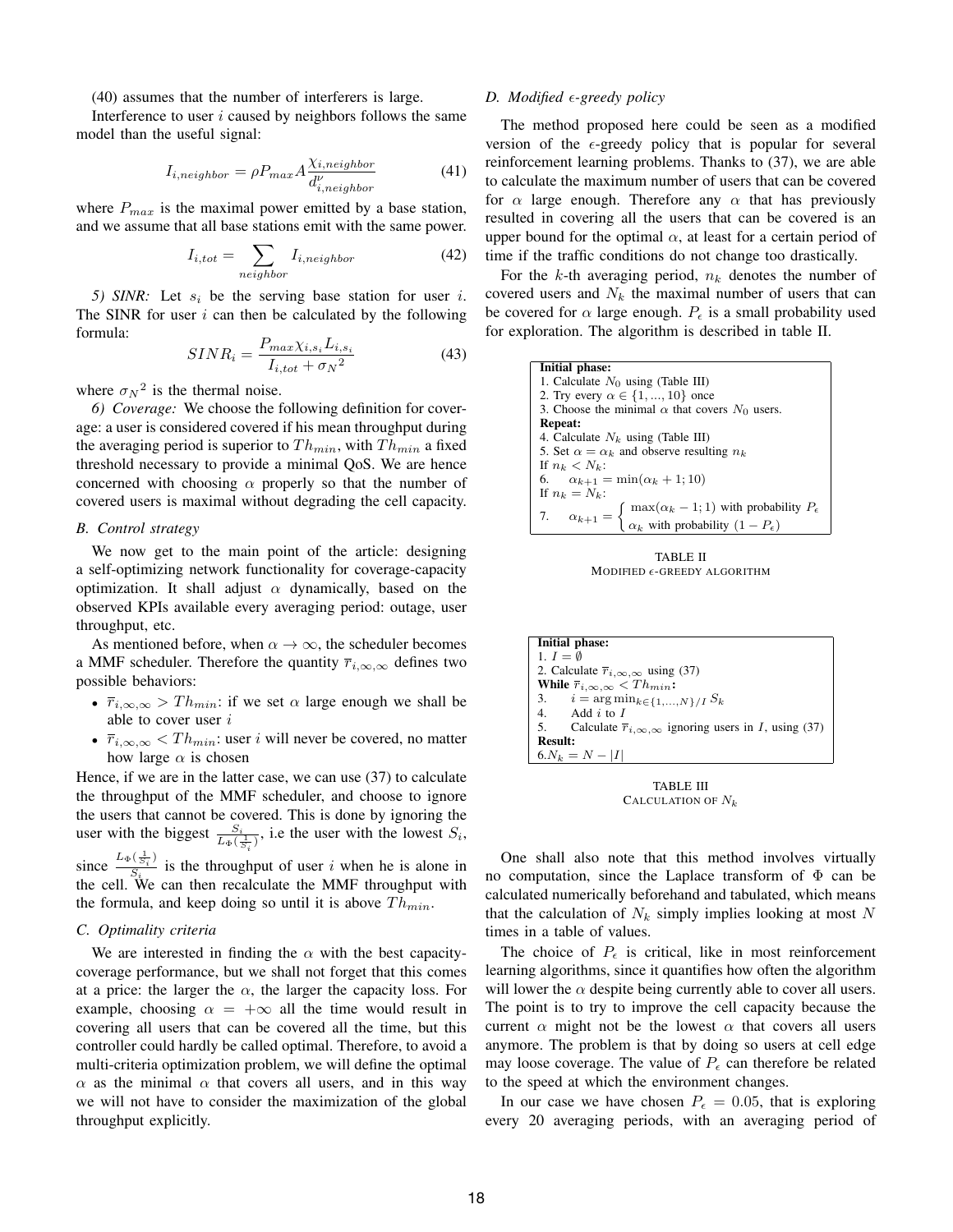

Fig. 4. Neighboring cell load (eq.(40))

100ms, which means that the environment is expected to change every 2 seconds.

#### *E. Simulation scenario*

To illustrate the method described above, we have simulated it's behavior choosing  $Th_{min}$  so that users at cell edge are in the limit of coverage, namely that their mean throughput is close to  $Th_{min}$ . Simulation parameters are listed in Table IV.

| Users per cell      | 10                |
|---------------------|-------------------|
| Inter-site distance | 1km               |
| $P_{max}$           | 16W               |
| Number of users     | 10                |
| $t_{m+1}-t_m$       | 1ms               |
| Averaging period    | 100ms             |
| $\alpha$            | (1, , 10)         |
| $\epsilon$          | 0.05              |
| $P_{\epsilon}$      | 0.05              |
| $\mu$               | 3.5 (dense urban) |
| $\sigma$            | 6.5dB             |
| a                   | 0.5               |
| h                   | 0.5               |
|                     | $-173dBm/Hz$      |

TABLE IV MODEL PARAMETERS

### *F. Interpretation*

Figure 4 shows the evolution of neighboring cell load during the simulation. Figure 5 shows the number of users covered by a PF policy, i.e  $\alpha_t = 1 \forall t$ , which we use as a reference, and Figure 6 shows the number of users covered using the method described in II. We can see that while the PF policy only covers approximatively half of the users during interference peaks, the self-optimization manages to cover all users almost all the time. More precisely, the cell using a PF scheduler



Fig. 5. Covered users under PF policy ( $\alpha_t = 1 \forall t$ )



Fig. 6. Covered users with self-optimizing method (table II)

covers on the average 5.6 users while the cell with the selfoptimized PS covers on average 9.85 users which represents a significant increase in coverage.

Figure 7 shows how  $\alpha$  evolves dynamically, and despite the relatively chaotic behavior of the network, the controller effectively follows the variations of interference. The optimization process uses available KPIs, increasing  $\alpha$  when the interfering power increases, and decreasing it otherwise. The fact that the method effectively decreases  $\alpha$  when the interfering power lowers is fundamental, since it guarantees that there is an optimal trade-off between capacity and coverage, since  $\alpha$  being too high means wasting capacity. Furthermore, the method involves virtually no calculation, and it can be implemented easily in a real network.